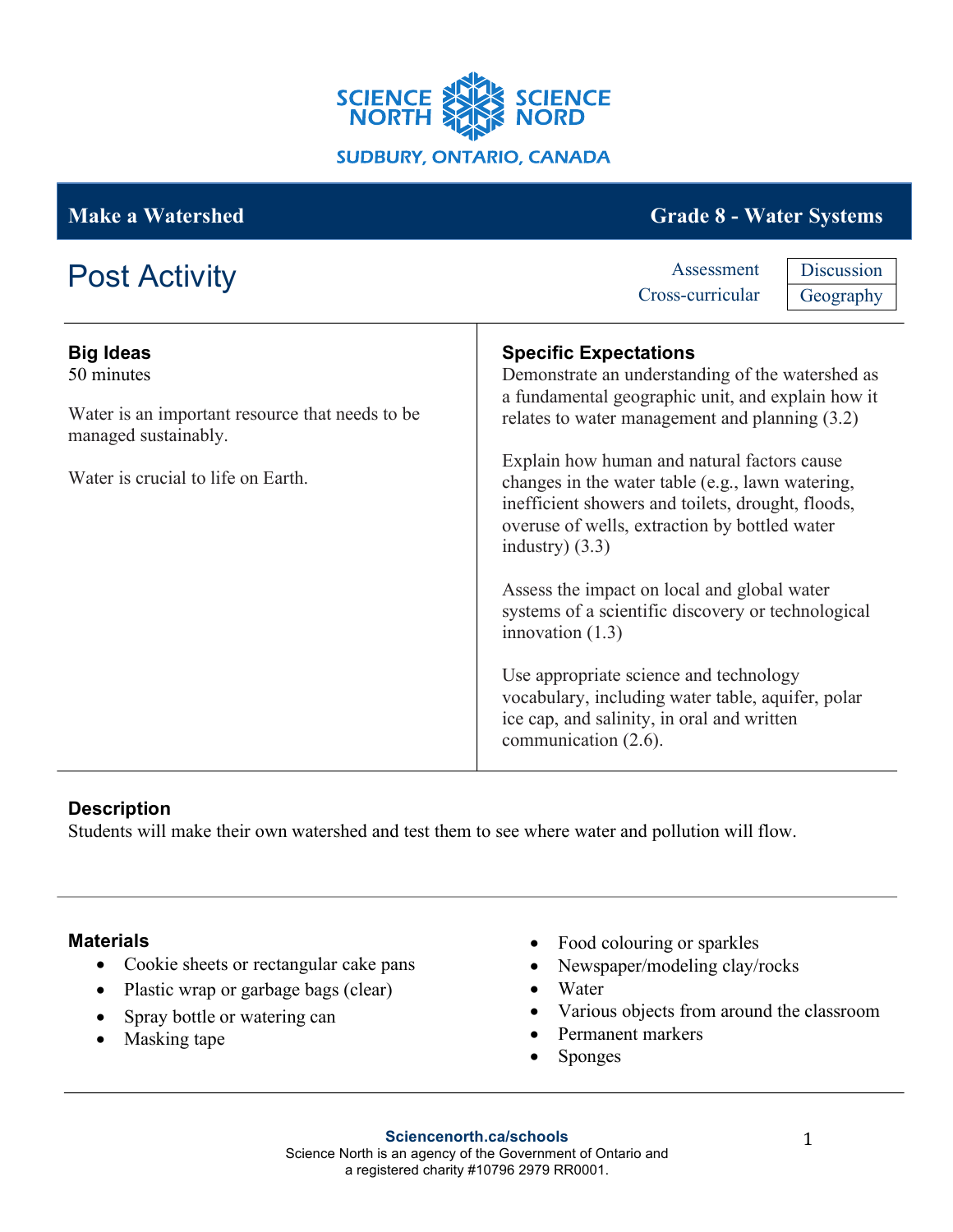## **Introduction**

- 1. Discuss what the students remember about watersheds from the Planetarium show.
- 2. Key ideas:
	- a. The water in a watershed eventually all flows to one place.
	- b. What happened upstream will affect downstream.
	- c. The students will make model watersheds to see how pollution flows from upstream to downstream.

## **Action**

- 1. Divide the class into groups of 4-5 students, with one cookie sheet or cake pan per group each.
- 2. The students will make a landscape on their cookie sheet using scrunched up newspaper or they can use modeling clay/rocks to mimic the natural landscape. If using newspaper, have the students tape and cover the landscape with the plastic wrap or garbage bag. Push down the plastic so that it takes the shape of the objects underneath.
- 3. Have students predict how water will flow in their model.
- 4. Spray the model with water and observe where the water flows and collects, identify lakes, rivers and mountains. Is this watershed open or closed?
- 5. Students place 3 dots in permanent marker on the watershed to represent communities and a dot of food colouring to show a factory/mine/industrial plant. Spray the model again, the food colouring will show where pollution would travel.
- 6. Challenge students to find the best locations for industry to be built for the different communities and for the environment. Remember that people from the communities would work at the factory/mine/industrial plant, so it is important to factor in distance between the communities and the factory.

# **Consolidation/Extension**

Students present their watersheds and discuss what factors they considered when placing communities and industries. It is very important for city planners to think about the effects of industries on the local environment and human population. Their job is not an easy one because it is often difficult to choose between human and environmental impact.

This activity can be extended by adding other sources of pollution to the model in different colours. Pollution from agricultural runoff, untreated sewer water, or runoff from the communities could all affect water quality.

Alternatively, the students can add different types of surfaces to their model to better understand how surface type can change the way that water flows through a watershed. For instance, the garbage bag or plastic wrap is a great model for the pavement, concrete and other hard surfaces we find in our cities and towns. Sponges act as a model for a wetland. By adding a sponge in specific